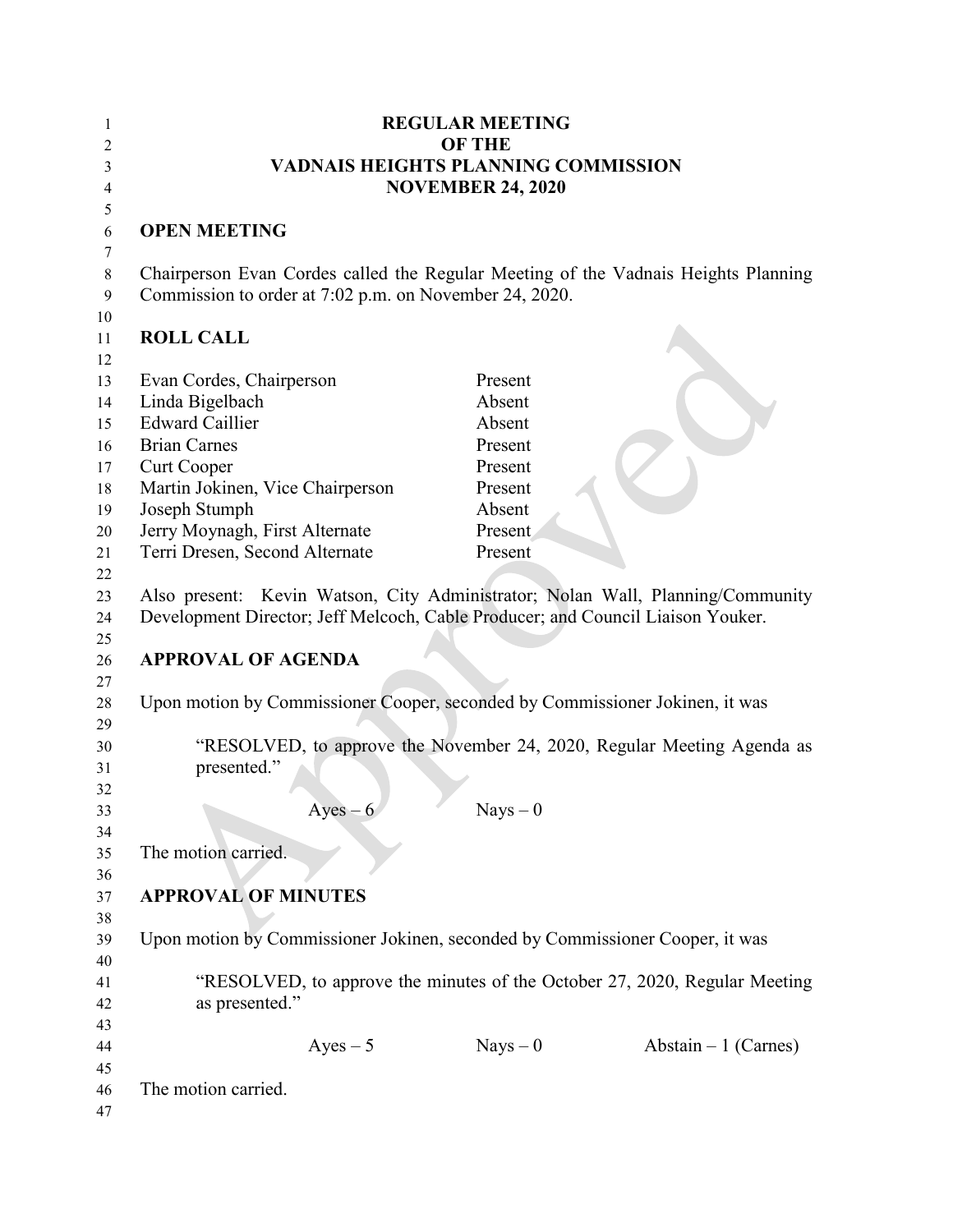#### **OPEN TO THE PUBLIC**

 Chairperson Cordes opened the floor to the public at 7:06 p.m. for questions and comments on items not on the agenda.

 As no one wished to address the Commission, Chairperson Cordes closed the meeting to the public at 7:06 p.m.

### **PUBLIC HEARINGS**

## A. Planning Case 20-020 – Harstad Hills, Inc. – Concept Planned Unit Development Plan at 3922, 3920, 3910, and 3904 McMenemy Street (Bluebird Grove).

 Planning/Community Development Director Wall provided a presentation with background information stating the applicant has submitted a Concept Planned Unit Development (PUD) Plan to begin the review process for a proposed single-family residential housing development on the subject properties. He said Harstad Hills, Inc., with consent of the property owners, was proposing to subdivide portions of 6 existing

 privately-owned parcels into a 19-lot single-family residential housing development. Wall noted that generally, the proposed development area lies north of Tessier Trail, south of Colleen Drive, east of McMenemy Street, and west of Bear Avenue North. The proposed development plan is "concept" in nature and subject to change as a result of the review process, staff recommendations, public comments, and Planning Commission/City Council discussion. He said the applicant has negotiated agreements with the existing property owners to purchase all or portions of their property to facilitate the proposed development. The Concept Plan proposes to subdivide 2 lots with access to McMenemy Street, 13 lots on a new cul-de-sac by dedicating right-of-way to extend Williams Street to connect Tessier Trail and Colleen Drive, and 4 lots on a new cul-de-sac by extending Bear Avenue North through existing right-of-way. According to the applicant, the new homes will be custom-built and priced in the \$400,000-\$700,000 range with a diversity of construction styles. He noted timelines which would include rezoning and preliminary plat process, Planning Commission and City Council public hearings, and action requested by VLAWMO. Wall shared aerials of the subject properties and outlined the request in detail, including building setbacks, and said the proposed development did not disturb any wetland areas. He spoke about impacts to Tessier Trail, traffic impacts as outlined by SEH that totaled 178 new daily trips, then commented on stormwater management standards and drainage and said the proposal meets the current PUD standards. Wall shared that the developer held a neighborhood open house and referred to comments made there as well.

 Commissioner Carnes commented about the dead end at the north end of Tessier Trail and asked if there had been a sign placed on it stating that the road continuation of Colleen Avenue as future development was always planned. Wall responded that the development was approved prior to his being at the City but would follow up to see if signage had ever been placed about future development in this area.

 Commissioner Moynagh asked if drainage plans have been submitted that would outline impacts from this new development or as is now. Wall said drainage plans are not required

to be submitted at this point as part of process but would occur in the future.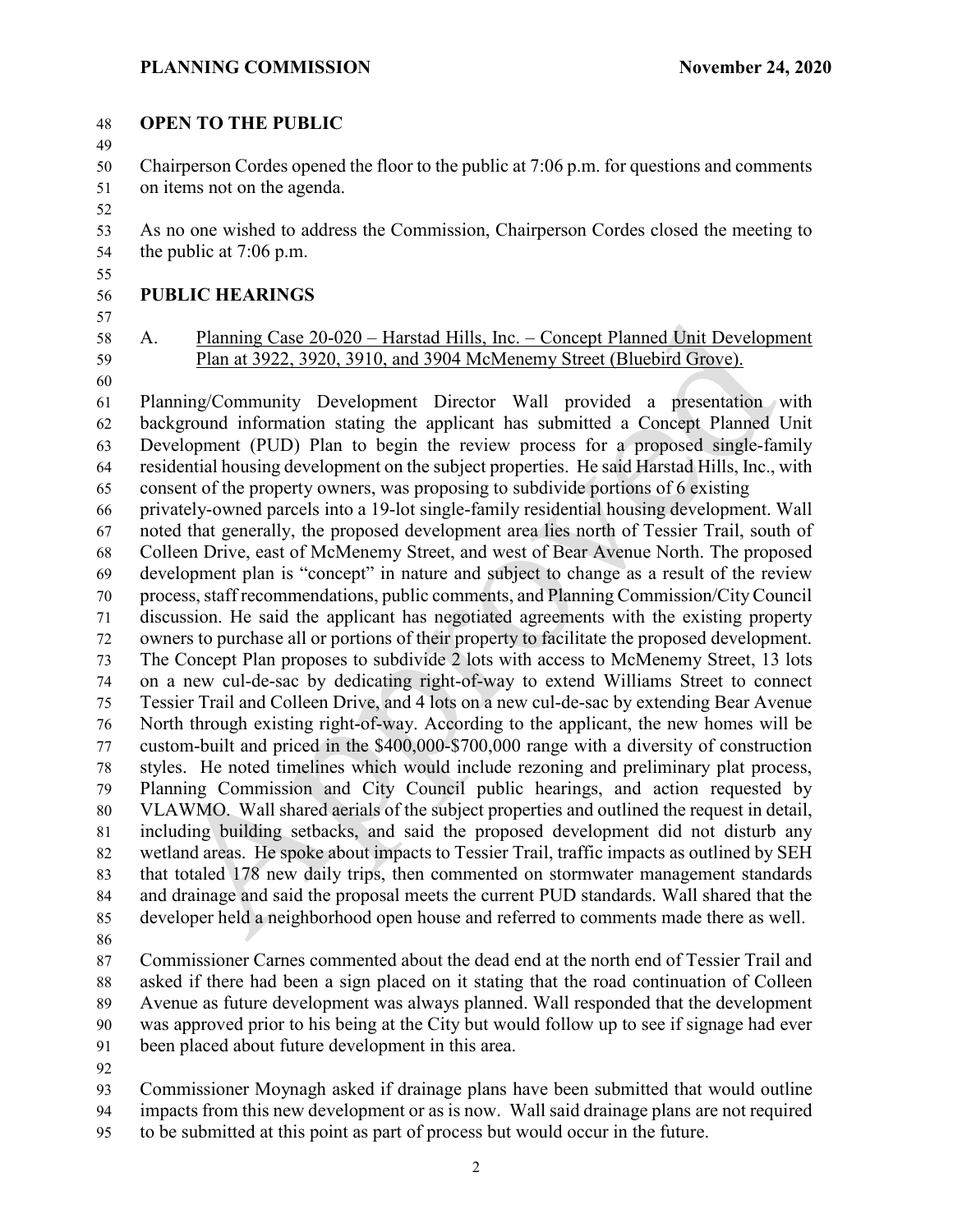Chairperson Cordes asked Wall to talk about the right-of-way on Bear Avenue and where it came from and the timeline of the proposal. Wall replied that when the development was

 platted in 1939 there may have been some speculation about future connection to future neighborhoods, similar to similar areas.

 Martin Harstad, applicant, shared his background and work in the City that included over 200 homes, adding that he was a resident of Vadnais Heights for many years. He explained that the project would be developed by him but built by his son as fully custom-built homes and that they already have interest from residents in the immediate community. He shared comments on stormwater ponding in detail and how it would operate in the development

 Commissioner Jokinen asked if the project is feasible without the four lots to the east of the wetland. Harstad said it would be possible but noted the site is being offered for sale by a trust and that sale price is built on buildable acres and the seller has some expectations. The trustee believes the right-of-way is there for them as well as continuation of the road.

 Commissioner Dresen asked about average home price and how the range will be from \$400,000 to \$700,000. Harstad explained how markets drive pricing and how lots set the baseline for the price of a home and until you know the cost of the improvements to the site, you won't know what the final price will be.

 Commissioner Jokinen asked if underground stormwater basins were being considered. Harstad said underground basins were usually done for commercial development or if it was felt there was not enough space for above ground but said they fell there is adequate space available for ponding.

 Chairperson Cordes opened the public hearing at 7:40 p.m. and reviewed the public comment process.

 Paul Buzicky, 470 Bear Avenue North, commented about the desire to retain the dead-end street due to concerns about increased traffic and safety concerns for his two kids and pets. Also concerned about the embankment and maintenance of the area. He said he is also concerned about water pooling in his front yard and potential basement flooding, and concerns about the road coming through his front yard and the developer's comments made at the open house about the resulting road impacts.

 Troy Kunze, 500 Bear Avenue North, asked why the City would have installed sewer in this area but no water, why did the property owner plant trees on an easement, why was a house allowed to be built so close to an easement, why was a garage allowed to be built feet from an easement a large portion of the driveway allowed to be paved if a road was planned for this area, and asked why was Tessier Trail and why would the City construct a road and a park if this was a long term plan. He shared concerns about drainage and how the City was not acting in good faith regarding water runoff and suggested the applicant withdraw their request and the City place a moratorium on building in this historic area until these questions have been addressed. Kunze submitted a letter for the record.

Commissioner Moynagh asked that home locations be identified during testimony relative

to the proposed development.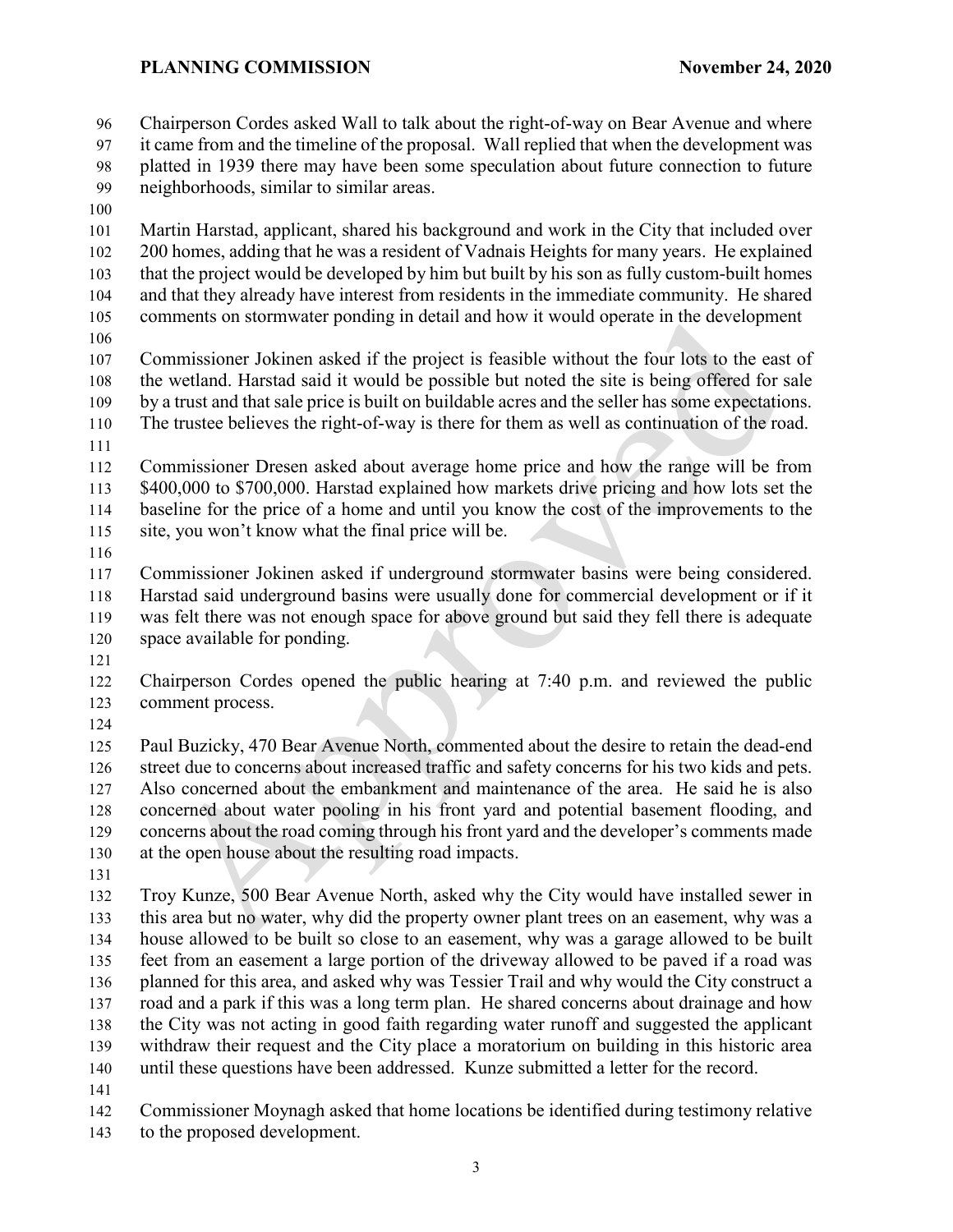Hans Henning, 486 Bear Avenue North, spoke about the estimated 178 new trips and asked if those trips included Bear Avenue. Henning said he is against the extension of Bear Avenue North as there is not sufficient access for emergency vehicles currently. He shared drainage concerns, spoke about the current turnaround and access for Bear Park, concerns about turns and potential accidents, and snow clearing impacts. Wall responded that the new trips included all new trips for all roads combined.

- 
- Chairperson Cordes noted Holly Wanless, emailed comments for the record.
- 

 Gary Peterson, 410 Colleen Drive, shared concerns about wetland impacts as part of this project and the creation of a dam and reasons for the cul-de-sac instead of a new road connecting to the County road. He shared concerns about health and safety with potential of delays for emergency vehicles and the need to better acclimate to surrounding properties and align projects with the adopted Comprehensive Plan.

 Joe Hausladen, 409 Colleen Drive, said he has lived in the neighborhood for 40 years and spoke about the feeling of community. He said he would be concerned about the amount of traffic that would go through the area and impacts to safety. He spoke how the development would affect neighborhood character, deliveries, and water impacts and shared concerns about dumping that has been occurring in the wetlands and potential contamination.

 Ken Meyer, 3834 Tessier Trail, spoke about previous plats that had been presented over 167 the years and size of lots and drainage concerns, and desire to complement existing homes in the area and need to take into account the adjacent properties and larger homes and water impacts. He spoke about potential of road deterioration due to increased traffic, wetland delineation, and covenants.

 Cheryl Lapen, 541 Bear Avenue North, shared concerns about yard and privacy losses, flooding, loss of trees and wildlife, water and property value impacts and the need to take care of the current property owners.

 Abby Burdick, 491 Bear Avenue North, shared concerns regarding drainage and impacts to Lake Linda, traffic concerns with small children and potential loss of neighbors who would move if developed, property taxes and police impacts and then asked what the benefit was to the existing neighborhood should the development be allowed.

 Jason Miller, 424 Colleen Drive, said his largest concern is how water impacts to the soil in this area which is mostly clay and does not absorb water quickly and with his house being in the lowest area how it may result in water drainage concerns. He also shared concerns about impacts to wildlife.

 Glen Gleason, 3870 Tessier Trail, spoke against the proposed number of variances and how this development would allow property values to be maintained, appearances and lot sizes 188 and the need for a wetland study to determine impacts to trees.

 Marc Al, 3854 Tessier Trail, shared about the lack of signage regarding any future development of the area and street, water impacts and drainage and water mismanagement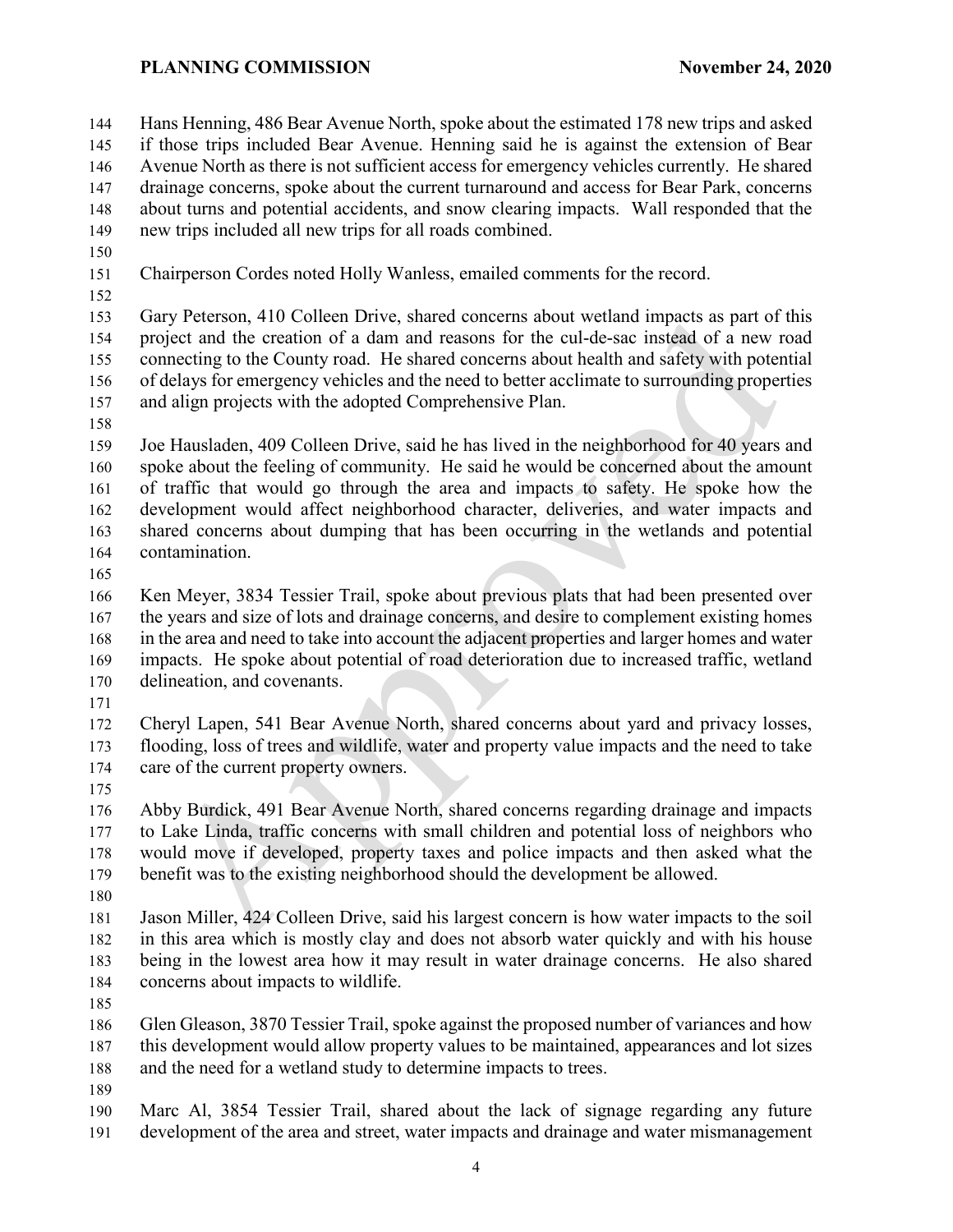and potential liability, and the need for speed bumps if developed that should not be at the cost of current homeowners.

 Emily Sutherland, 3869 Tessier Trail, shared concerns about the number of children who live on the street then asked why requirements were in place if the number of variances could be requested. She spoke about impacts to trees from construction of so many new homes and how requirements must have changed from when they built as they had to replace many trees.

 Justin Lamphere, 3890 Tessier Trail, spoke about the danger to children from increased traffic, drainage and water issues and water impacts to his backyard, and concerns about traffic increases. He noted that his wife Kelly Wolf has sent an email with her comments.

 As no one else wished to address the Commission, Chairperson Cordes closed the public hearing at 8:48 p.m.

 Harstad thanked the public for their comments and said they would take the input into consideration and respond as they continue their planning. He shared the development would be a single-family development with attached garages and no common ground within the project then shared how they intended to work with Mr. Buzicky to minimize the disruption at his home through different suggestions such as landscaping or berming.

 Chairperson Cordes asked about raising the roads. Mr. Harstad said they were not planning on raising the roads in this area as it would provide good walkout lots and that the cul-de-sac would remain close to the existing grade.

 Wall advised that the Planning Commission is asked to review the proposed Concept PUD Plan and provide feedback to the applicant.

 Commissioner Carnes said it was difficult to comment without a drainage plan but said he would like to see fewer lots in this development and have them conform better to the other lots. He said he would need to know what VLAWMO would be requiring and then noted the easement on Bear Avenue was in place prior to people moving into the current neighborhood.

 Commissioner Moynagh said it appeared the largest issues were regarding water impacts. He said the number of variance requests was less than originally requested but was not pleased with the 75-foot lot widths but said if the developer addressed the water issues above and beyond for the neighborhood there could be some give and take relative to lot sizes. He asked if there was an agreement in place regarding signage for future developments and asked if the signage was actually in place then added bonding should be available to cover any road damage. Commissioner Moynagh commented about the roundabout on Bear Avenue North being too close to one lot and asked if the extra land would be maintained by the property owner or the City and if it would be landscaped or bermed.

 Chairperson Cordes asked how approval for the home at 470 Bear Road and City owned right-of-way occurred and how a home could be built against the border of the easement.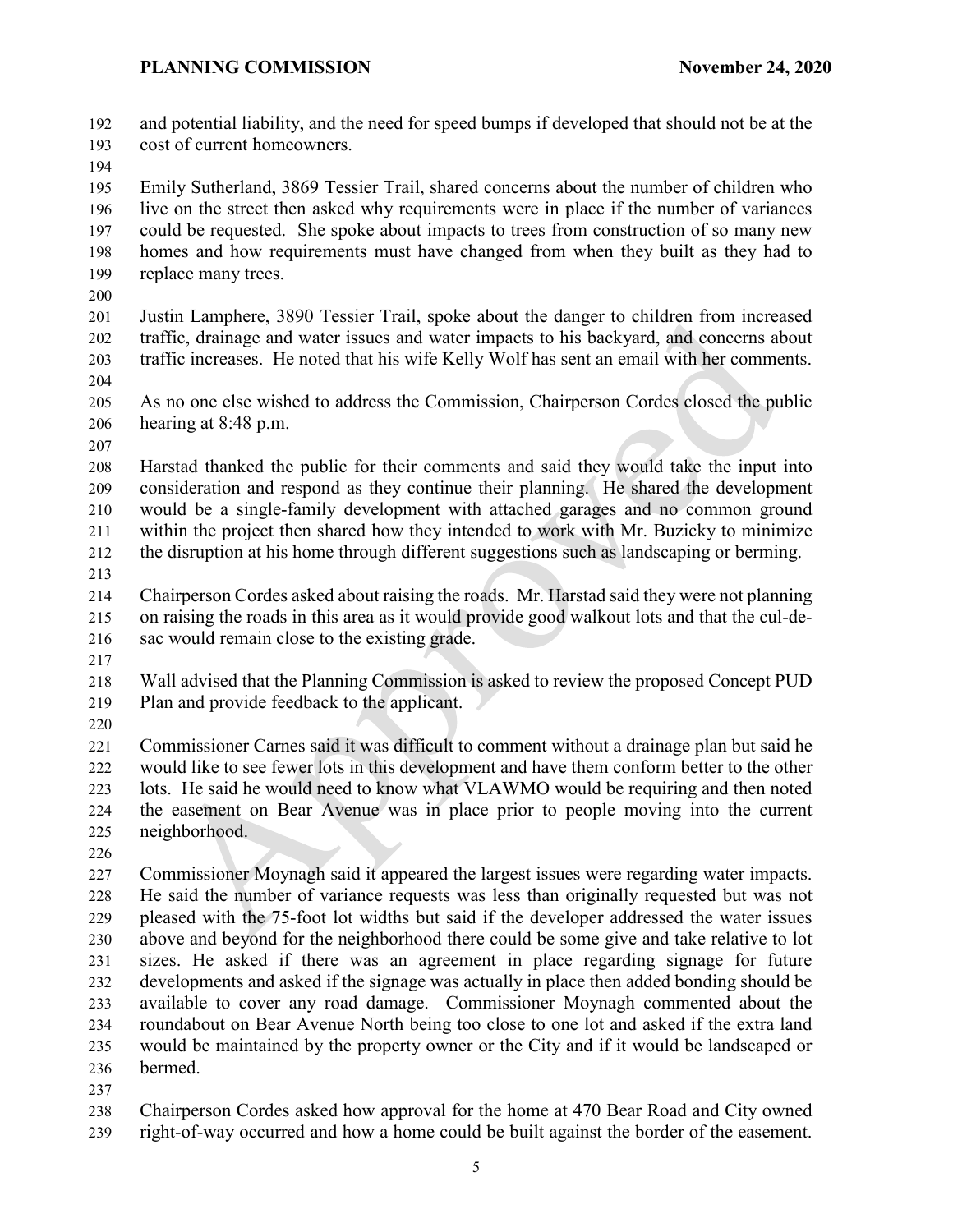He said the approval appeared to be a poor decision on the City's part and would like to see a solution be made and suggested a private driveway instead of a cul-de-sac to minimize the impact as no one will ever purchase this property in the future. He added the concept

 should be explored to have the road come up from McMenemy unless not allowed by the County.

 Commissioner Cooper commented how less variances were best and the importance of following City Code then said he was not sure how the easement was allowed in its current 248 place and stressed the need to have the water concerns addressed.

 Commissioner Jokinen said he walked the site earlier and saw how drainage would be a concern as there has been standing water in the past that resulted in trees being uprooted due to the water. He said the water impacts need to be addressed in order to get the density the developer wants in this project.

 Commissioner Dresen said the City has to support and protect current residents while promoting strategic, sustainable growth but felt this project did not support the current residents and stressed the need to address the water concerns.

 

B. Planning Case 20-019 – Joshua Eckton – City Code Amendment for Wineries.

 Planning/Community Development Director Wall provided a presentation with background information stating the applicant was requesting the applicant was proposing amendments to Chapters 4 and 38 of the City Code concerning wineries, contained in Draft Ordinance 746. The applicant is a local business owner currently operating winery/meadery in a neighboring community and was exploring space/land in the City Center District for a new use that required the proposed amendments to the City Code to operate. If the request in this case was approved, the applicant would likely go through the site plan/conditional use permit process for the proposed use. Staff recommends approval of the City Code amendment request contained in the draft Ordinance 746 and noted all definitions would comply with State Statute and included different license types.

 Commissioner Cooper asked if the definitions included honey-based products. Wall said that was possible, adding the applicant had a current use but was looking for a new site in the community and would better explain their needs. He said the code amendment would offer opportunities for others and how the City had added microbreweries to City Code in order to be proactive and how a winery would add to that.

 Chairperson Cordes asked about types of products that included sherry but not fortified wine and encouraged that be added to allow for the making of port wine. 280

 Chairperson Cordes opened the public hearing at 9:10 p.m. 

 As no one wished to address the Commission, Chairperson Cordes closed the public hearing at 9:10 p.m.

Upon motion by Commissioner Carnes, seconded by Commissioner Cooper, it was